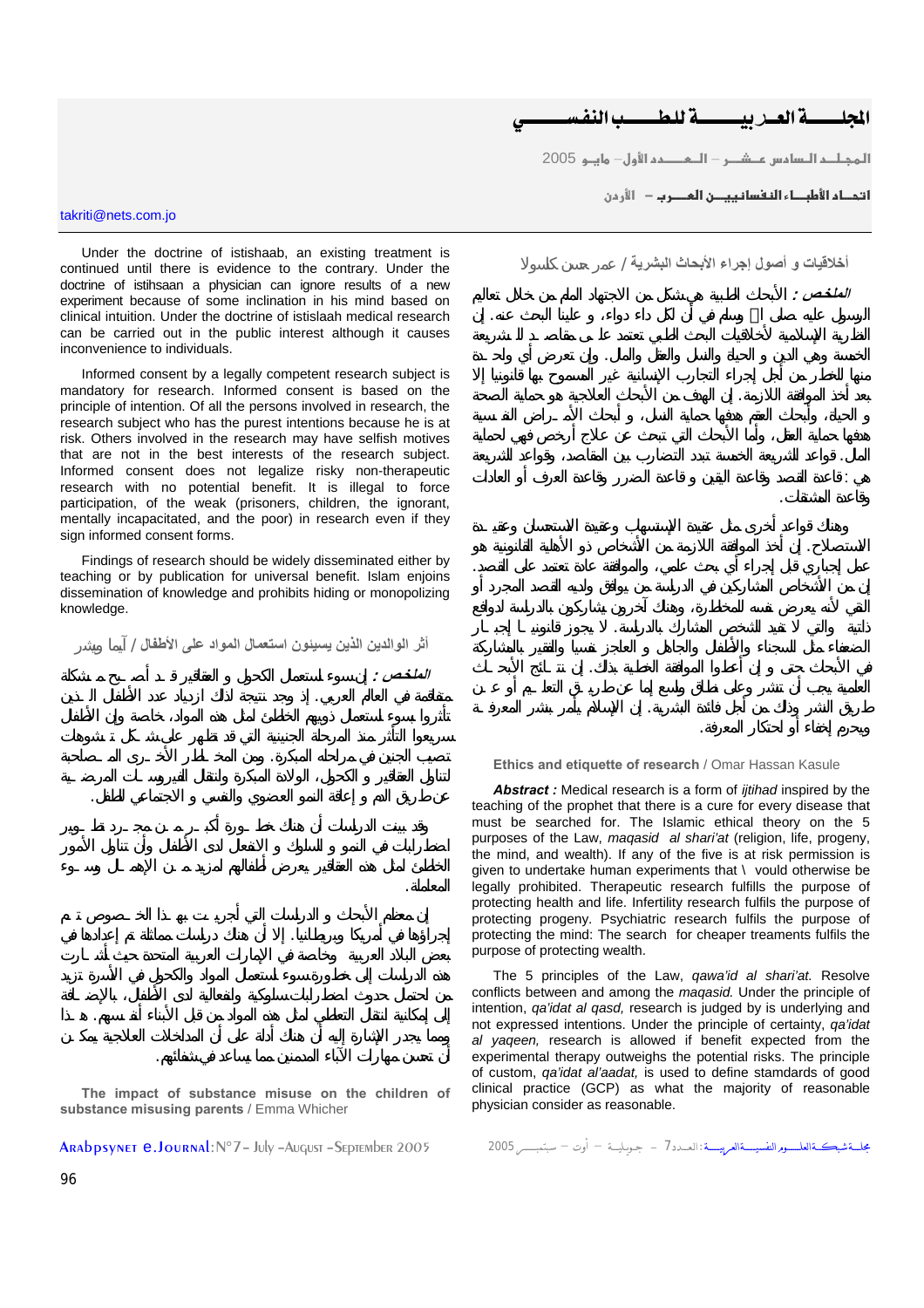**Methods** : A computer search of the past two decades was conducted to identify relevant literature on MSbP abuse in children.

**Results :** Despites DSM-IV diagnostic criteria for MSbP abuse, the diagnosis of MSbP has been challenged and politicized in highly litigant conscious western societies. This volatile situation galvanized further when mothers accused of intentionally murdering their children were released from the prison and likewise some mothers were detained in prisons when they did not intentinally kill their children, both types of judicial decisions were made in the shadow of MSbP. In the absence of truth and confession, it is difficult to decide whether or not the child died accidentally. Social custody of surviving children also evokes considerable media attention and hence physicians are apprehensive to take part in child abuse protection end related legal issues.

**Conclusion:** The diagnosis of MSbP becomes difficult in case the mother murders the child and then defends herself. Physicians should essentially make early diagnosis of factitious disorders in children in order to both offer comprehensive management and protect them from fruther abuse.

Keywords: Munchausen syndrome by proxy, DSM-IV criteria.

الملخص *:* 

لمستوى الأدلة وقوتها العلمية.

من المراجع الأساسية في هذا المجال.

**الطب النفسي المبني على الدليل ( طريقك لمتابعة المستجدات الطبيѧة )** / محمد الصغير

Abstract: Drug and alcohol misuse are becoming an increasing problem in the Arab world. As a consequence there are a significant number of children affected by parental substance misuse in this region. Children are especially vulnerable to drug and alcohol misuse within the family.

These affects can start in the prenatal period. Alcohol and benzodiazepines are associated with teratogenic effects. Other risks of drug ;issue include premature delivery, transmission of blood borne viruses and growth retardation. Parental drug and alcohol misuse impact on the development, psychological wellbeing and social situation of q child. Studies have shown a greater risk of developmental, behavioural and emotional disorders in these children. Furthermore there is an increased rate of childhood neglect and abuse. Most of the research into the impact of parental substance misuse has been in the UK and USA, however studies from the Arab region particularly the United Arab Emirates show evidence that drug and alcohol misuse in the family is a risk factor for childhood emotional and behavioural disorders. There is evidence that family targeted interventions can improve parenting skills in substance misuses. It is also important for treatment services to consider the risks of an individual patient's substance misuse on their children.

الطبية على متابعة المعلومات الجديدة. إذا لم يـستطع الطبيـب النفـسي التقدم العلمي. المقدمة للمرضى. هذا المنهج يسمى الطب المبني على الدليل والذي يؤكد **تناذر مونكهاوزن عن قرب ׃ تناقѧضات** / نسيم آخطر قرشي – إبـراهيم **الملخص : الأهѧداف** ׃ إن متلازمة مونكهاوزن عن قرب تشخيص خلافي يتطلب المزيد من البحث. الطريقة **:** للحصول على الأدبيات المتوفرة حول هذه المتلازمة. النتائج **:** 

الخلاصة <u>:</u>

مشاكل الأطفال تبعاتها القانونية.

الشمولية لهم من المزيد من الإساءة.

**Evidence – Based psychiatry (Keeping up-to-date)/**  Mohamed A. Al-Sughayir

ويقل أهمية الاعتماد على الخبرة الذاتية الشخصية للطبيب.

Absract: As medical knowledge rapidly increases, textbooks becomes out-of-date whatever effort is made to ensure that they are up-to-date.

The psychiatrist, without knowing how to find the best available evidence, may become out of date. Advances in clinical epidemiology and medical informatics have introduced an approach to close the gap between research and practice,

**Munchausen syndrome by proxy : controversises/**Naseem A.Qureshi – Ibrahim Al Hoqail

الطفل قيام الأم بالدفاع عن نفسها. وعلى الأطباء القيام بالتشخيص المبكر

القضائيين كانوا في إطار متلازمة مونكهاوزن عن قـرب. وفـي غيـاب

حادثا عرضيا. كما أن الحماية الاجتماعية للأطفال الناجين تـؤدي بالعـادة

## *Absract :*

**Objective :** Munchausen syndrome by proxy (MSbP) is a controversial diagnostic entity and needs further research.

جلــةشبكــةالعلــــورالتفسيـــةالعربيـــة:العــدد 7 – جويليـة – أوت – سبتمبــــر 2005 ARAbpsynet e.Journal:N°7– July –August –September 2005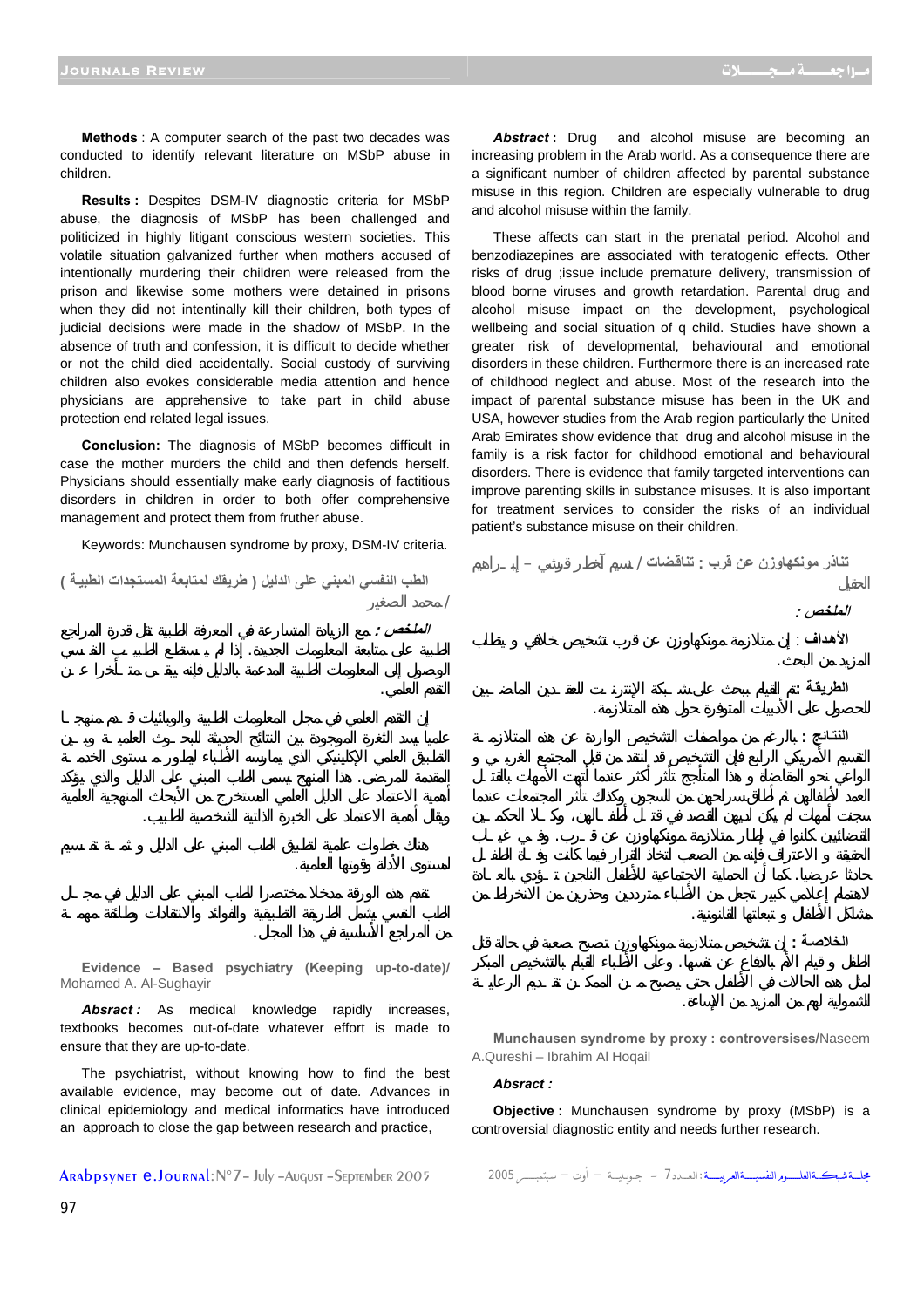الشريقي – منى عبد الحميد

الملخص *:* 

المرض.

**Knowledge of symptoms and treatment of schizophrenia and depression among Kuwaiti population** / Salah Eid – Adel Alzayed

## *Abstract :*

**Background :** Mental health literacy has been defined as the public knowledge and beliefs about mental disorders, enhancing the ability to recognize specific disorders.

**Aim:** Firstly, to determine the degree of recognition and understanding of schizophrenia and depression in Kuwait 2003. Secondly, to measure the public attitudes towards various helpers, medical professions, and various treatment modalities.

**Method :** Three hundred and nine Kuwaiti citizens were interviewed face to face by one of the authors.

**Results:** The depressive vignette was correctly recognized by (25.8%). In all (56.6%) mentioned a category within the mental health sphere, where as (45.4%) did not consider any mental health problem. The schizophrenia vignette was correctly recognized by (3.9%), and a further (16.2%) recognized the condition as depressive episode. Generally, 53.2% mentioned a category within the mental health sphere. 10.4% considered the condition as a possession by an evil spirit.

In both vignettes a low proportion of the responders considered general practitioners as helpful (25.2% & 11.7% respectively). On the other hand, family members and close friends were highly rated in both vignettes.

**الصحة النفسية لدى المرضѧى النفѧسيين داخѧل المستѧشفى فѧي الأردن** /

الملخص *:* 

محمد حمداالله الدباس- أمجد جميعان

في الخدمات الطبية الملكية الأردنية.

بحاجة إلى بحاجة إلى معالجة سنية تحفظية.

لصحة الفم والأسنان لدى المرضى النفسيين.

المرضى داخل المستشفيات النفسية في الأردن.

يشمل معلومات عامة والسلوك المتبع في العناية بالأسنان.

**الهѧدف** ׃ إن الهدف من هذه الدراسة هو تقييم الصحة السنية والحاجـة

**المѧنهج ׃** قبل راء الفحص العام للفم والأسنان، قام جميع المرضـى

النتائج **:** إن أغلب المرضى كانوا يعانون من تسوس في الأساسية المرضى كانوا يعانون من تسوس في الأساس في الأساس في والتهابات اللثة وكذلك ترسبات وتآكـل فـي الأسـنان. إن ( %63 ) ـن  $( %87)$ 

ا**لتوصيات :** 

**Dental health of psychiatric in-patient in Jordan /**  Mohamed H Al-Dabbas – Amjad jumaian

داخل المستشفيات النفسية أسوأ بكثير مقارنة مع باقي أفراد المجتمع. وأن

```
بجلــةشبكــةالعلـــووالتفسيـــةالعربيـــة :العــدد 7 – جـويـليــة – أوت – سبتمبــــر 2005 ARAbpsynet e.Journal:N°7– July –August –September 2005
```
thus improving the quality of patient care. This approach is called Evidence-Based Medicine (EBM). Evidence based medicine emphasizes the examination of evidence from clinical research and de-emphasizes unsystematic clinical experience and subjective rationale. To apply evidence from the medical literature to patient care, evidence-based process involves the application of certain systematic steps. Evidence-based practice assumes that some kinds of evidence are more valid and greater clinical applicability than others. This paper provides a brief introduction to evidence based psychiatry, its advantages, critique and suggested references that can be used to increase psychiatrist's knowledge of evidence-based psychiatry.

**اضطرابات الطعام عند نساء أردنيات ( دراسة بحثيѧة تجميعيѧة )** / اصر

الغربية. هدفت هذه الدراسة إلى إجراء متابعة لخمس سيدات أردنيـات

للدافعية والعلاج الدوائي لمدة خمس سنوات. استعمل لهـذا الغـرض

**Eating disorders among Jordanian women ( A collective Case Study )** / Nasser Shuriquie – Mona Abdulhamid

*Abstract :* Evidence from recent Arabic and other nonwestern studies indicates that eating disorders are not restricted to the western societies. This study aimed to carry out a follow up of Jordanian Enhancement Therapy and medical treatment during most of a 5 year period. Collective case study methodology was used to examine 5 Eating disorders cases and discuss the good and the poor prognostic factors that may have affected the course of their illness.

Key words: Eating disorders, anorexia, nervosa, bulimia nervosa, eating attitude test, motivation enhancement therapy.

**معرفة الأعراض و العѧلاج للفѧصام و الاآتئѧاب بѧين الكѧويتيين** / صـلاح

تؤدي إلى قدرة العامة على التعرف على التشخيصات المرضية المختلفة.

عيد- عادل الزايد **الملخѧص :** الثقافة الصحية النف ية لدى المجتمعات تعرف علـى أنهـا

النفسية المختلفة.

مسبقا محدد الأسئلة، يتناول كافة المحاور المراد قياسها في هذا البحث.